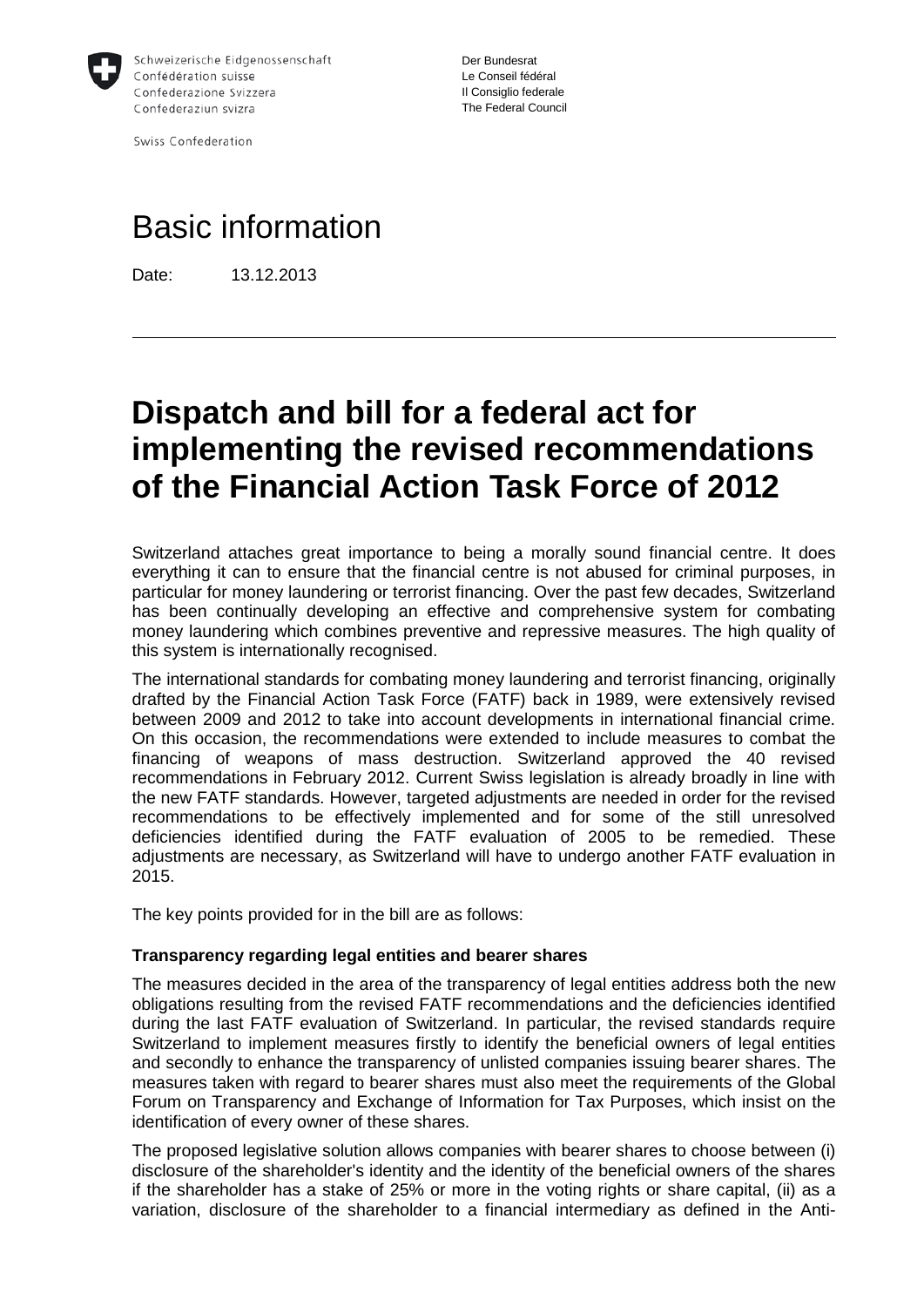#### Basic information

Money Laundering Act (AMLA), or (iii) simplified conversion of bearer shares into registered shares, or (iv) the issuance of bearer shares in the form of uncertificated securities. In the last case, the central securities depository must be designated by the company and be in a position to access the identification data collected by the financial intermediary that identified the shareholder. These measures will be fleshed out in the Code of Obligations (CO), the Collective Investment Schemes Act and the Uncertificated Securities Act. The obligation to disclose the identity of beneficial owners as soon as a shareholding of 25% is reached also applies in the case of registered shares of unlisted companies and partners in limited liability companies. For administrative simplification and to minimize costs, it is to be noted that the obligation to disclose registered shares and financial interests of partners in limited liability companies will not be applied retroactively, and instead will have to be complied with only for new acquisitions. Finally, the obligation to enter foundations in the commercial register will be extended via an amendment of the Civil Code to cover all foundations, including religious and family foundations. The system will be rounded off with provisions under civil and criminal law on the failure to comply with disclosure obligations.

## **Identification of the beneficial owner**

FATF recommendation 10 requires the financial intermediary to systematically identify the beneficial owner of a business relationship and verify this identification by means of a riskbased approach. Such a requirement is not formally enshrined in the AMLA, although the principle has been recognised and applied in Switzerland for a long time. Consequently, the bill seeks to amend the AMLA by formally including an obligation to identify the beneficial owners of unlisted companies or of affiliates in which these companies have a majority stake. Furthermore, it proposes the introduction of progressive due diligence obligations concerning the identification of the beneficial owners of legal entities.

## **Serious tax crimes as predicate offences to money laundering**

The FATF has added "tax crimes (related to direct and indirect taxes)" to its list of offences which must mandatorily constitute predicate offences to money laundering, but without actually defining these offences. For implementation in domestic law, countries can restrict themselves to offences considered as serious under national law. In Switzerland, these were only the felonies as defined in Article 10 para. 2 of the Criminal Code until this bill was drafted.

As far as indirect taxation is concerned, the bill envisages extending the scope of Article 14 para. 4 of the Administrative Criminal Law Act – which circumscribes a felony – beyond cross-border goods traffic in order to cover other taxes levied by the Confederation, especially VAT on domestic deliveries and services, or withholding tax.

In the case of direct taxation, rather than modifying tax legislation in order to enshrine a felony there, the bill proposes amending the Criminal Code's approach regarding predicate offences to money laundering. Consequently, not only felonies, but also tax fraud in accordance with Article 186 of the Direct Federal Taxation Act or Article 59 of the Federal Act on the Harmonisation of Direct Taxation at Cantonal and Communal Levels – which is considered a misdemeanour – would be considered as predicate offences to money laundering if the amount of tax evaded exceeded CHF 200,000 per tax period. This proposal has the advantage of being based on current criminal law relating to tax offences and not being prejudicial to its revision, unlike the proposal submitted for consultation. Both bills thus remain completely separate. While the new proposal makes the predicate offence threshold lower than a crime, it is an exception that is strictly confined to direct taxation.

By setting a threshold of over CHF 200,000 in evaded tax, the new predicate offence should be limited to serious cases and the Money Laundering Reporting Office Switzerland (MROS) should not suddenly be inundated with suspicious activity reports on minor cases. The Federal Council believes that this threshold is reasonable. The damage to the community's pecuniary interests is great enough to warrant classification as a predicate offence to money laundering. Moreover, a higher threshold would be inacceptable in the eyes of the FATF.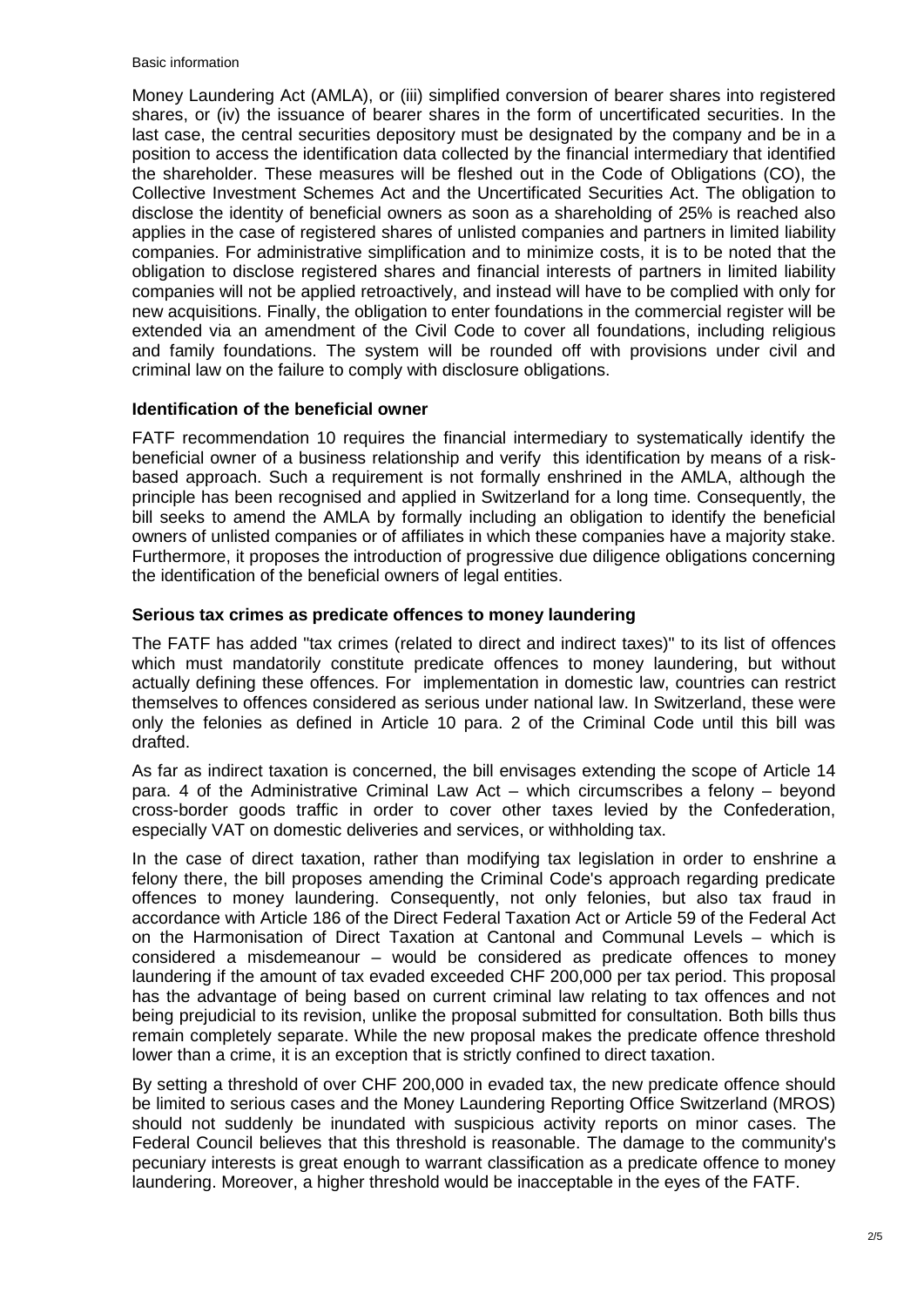## **Politically exposed persons (PEPs)**

The revision of the FATF recommendations has introduced an obligation to identify domestic PEPs and persons exercising (or previously exercising) an important function at or on behalf of an international organisation, and extends the due diligence obligations to those categories newly created according to the principle of the risk-based approach. The obligations applicable to all types of PEP should equally apply to members of the PEP's family and close associates.

The bill provides for amendments at two levels:

Essentially, the proposal is to add a definition of domestic PEPs who occupy senior public positions at federal level and PEPs in international organisations according to the FATF definition, as well as adapt the due diligence measures applicable to the newly created PEP categories. Financial intermediaries will be free to extend – in practice – the scope of application of the definition to PEPs at cantonal or communal level, while applying the general principle of the risk-based approach. It should be noted that domestic PEPs, unlike foreign PEPs, are not considered *a priori* as business relationships with a higher risk.

The formal proposal is that all the definitions – including the definition of a foreign PEP – and the corresponding due diligence obligations should be enshrined in law to ensure that PEP regulations are applied in a consistent way by all financial intermediaries.

With regard to foreign PEPs, there is no change to the applicable regime. Business relationships with these people or their close associates are considered as business relationships with a higher risk in any case.

#### **Regulations on cash payments for purchases of both movable and immovable property**

During its last evaluation of Switzerland, the FATF identified deficiencies concerning the requirement for certain professions outside the financial sector to comply with anti-money laundering regulations. Real estate is one of these sectors. At national level, various parliamentary initiatives are calling for AMLA regulations to be extended to real estate agents and notaries as well. Rather than making the law applicable to these two professional classes *per se*, the bill proposes introducing a new rule in the AMLA requiring all payments in excess of CHF 100,000 for property purchases to be arranged through a financial intermediary subject to the AMLA. This payment method must be provided for in the property's contract of sale. Failure to do so means that the registrar must refuse to authenticate the transaction and the transfer of ownership will not be recorded in the land register. A similar obligation is also proposed for transactions involving movables. A criminal sanction is to be included in the AMLA for failure to comply with this new obligation.

By not requiring the real estate professions to comply with AMLA provisions, the advantage of this solution is that it upholds the principle of financial intermediation on which the AMLA is based.

Finally, a similar solution to the one provided for in the AMLA for sales of movable and immovable property is to be introduced in the Debt Enforcement and Bankruptcy Act. Consequently, cash payments at auctions will be possible only up to a sum of CHF 100,000.

#### **Powers of the Money Laundering Reporting Office Switzerland (MROS; the Swiss Financial Intelligence Unit)**

The amendment of the AMLA of 21 June 2013, which entered into force on 1 November 2013, already granted the MROS new powers to obtain additional information from financial intermediaries. It also gives the MROS the power to exchange financial information with its foreign counterparts under certain conditions and to regulate the specifics regarding collaboration with them. Within the framework of the current bill, additional measures with regard to MROS analyses are provided for in a bid to make the system for reporting suspicious activity more effective.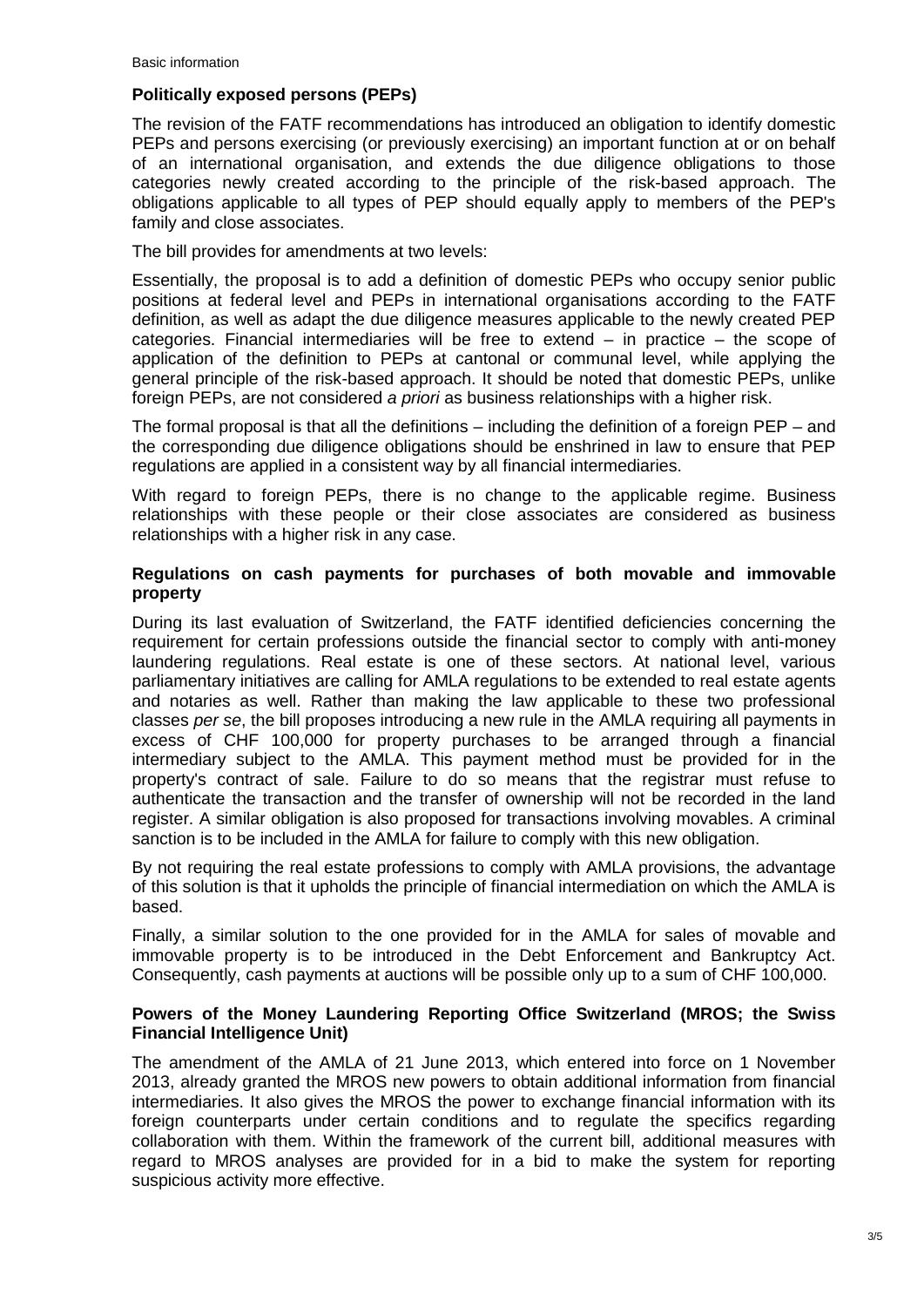#### Basic information

According to the FATF standards, the analysis conducted by the Financial Intelligence Unit must add value to the information that it receives or already has in its possession. To ensure high-quality analyses, the MROS must have access to the widest possible range of financial and administrative information, or material originating from criminal prosecution authorities. For this reason, it is proposed to manage internal administrative assistance in a way that allows the MROS, on request, to obtain all the information it deems necessary for its analysis of suspicious activity from other federal, cantonal and communal authorities. Furthermore, the MROS must have enough time to conduct a detailed analysis. To this end, the procedure for freezing assets stipulated in the AMLA is to be made more flexible. The freezing of assets is no longer to be triggered when suspicions are reported by the financial intermediary, but will only take place when the MROS communicates such suspicions to the competent criminal authority after a more detailed analysis of the case. The law provides for a period of 30 working days for MROS analysis of suspicious activity reports in accordance with Article 9 of the AMLA. This will allow the MROS to conduct a more in-depth analysis while at the same time limiting the period during which the financial intermediary has to monitor the business relationship under suspicion. Furthermore, a mechanism will be introduced in the AMLA to prevent the funds under suspicion from leaving Switzerland during the MROS analysis in an attempt to avoid confiscation in the future. In such a scenario, the financial intermediary must alert the MROS and delay the execution of the transaction for five working days. The same procedure applies in the case of suspected terrorist financing. The deferred freezing of assets and the aforementioned mechanism apply to both the duty to report set out in Article 9 of the AMLA and the right to report in accordance with Article  $305<sup>ter</sup>$  para. 2 of the Criminal Code.

#### **Targeted financial sanctions related to terrorism and terrorist financing**

In order to counter criticism from the FATF, it is proposed to include in the AMLA a formal procedure governing the handling of foreign lists by supervisory authorities and defining the obligations of the financial intermediaries to which the supervisory authorities have transmitted data on listed persons and organisations.

The AMLA will thus make provision for the foreign lists of persons and organisations that are sent to Switzerland to be examined for compliance with the minimum formal requirements by an interdepartmental working group appointed for that purpose. This working group is to be chaired by the Federal Department of Finance, which, after hearing the other authorities, will decide on the transmission of lists to the supervisory authorities (i.e. to FINMA and the Federal Gaming Board).

The supervisory authorities, for their part, will be given the new formal power to forward lists to financial intermediaries and self-regulatory organisations. If the financial intermediary knows on the basis of its clarifications, or has reason to assume, that the data on a listed person corresponds to that of a person involved in a business relationship or transaction, it will have to report its suspicions. While the duty to report currently arises only in the event of a well-founded suspicion, the change will extend it to cases where the financial intermediary has to assume, based on its clarifications, that the person or organisation it identified is a terrorist or terrorist organisation included on a foreign list. The freezing of assets associated with the report will ensue in accordance with the new Article 9a para. 3 or Article 10 of the draft AMLA.

**The Financial Action Task Force (FATF)** is the most important international body in the area of the fight against money laundering, terrorist financing and now the financing of the proliferation of weapons of mass destruction. The task force was founded in 1989 in Paris. Its main task is to identify money laundering methods, terrorist financing and now the financing of weapons of mass destruction, to develop recommendations for effective countermeasures and to harmonise policies on combating money laundering at the international level by means of minimum requirements.